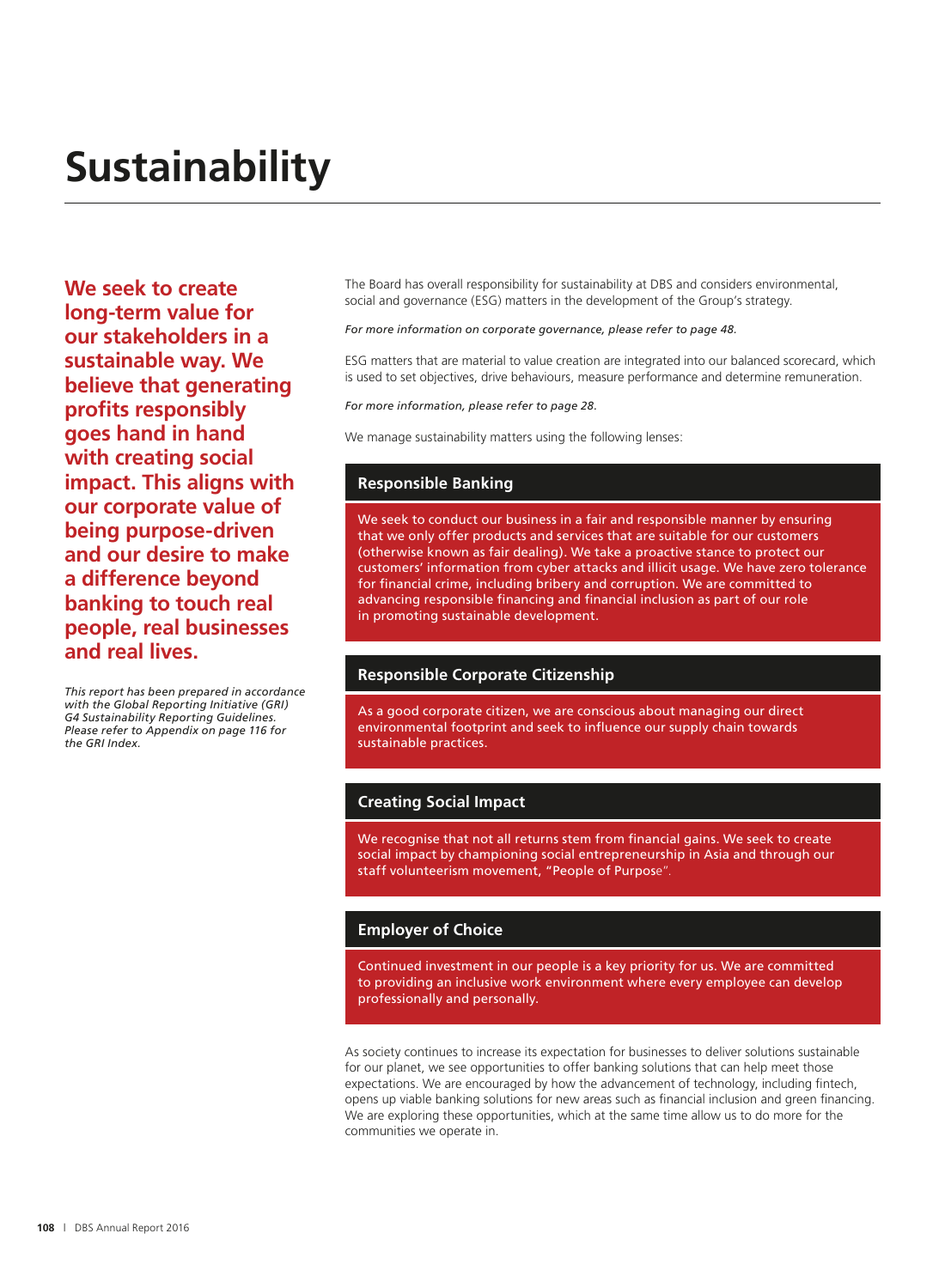# **Responsible banking**

#### **Fair dealing**

It is important that our customers trust the products and services we provide.

We are committed to:

- Being responsive to our customers' needs and requests
- Selling products and services that are suitable for them
- Ensuring our sales staff are trained to deal with customers fairly
- Communicating with our customers in a clear and transparent manner.

Staff remuneration is based on a balanced scorecard approach, which ensures alignment between the interests of our staff and customers. A significant proportion of the remuneration depends on staff's ability to demonstrate understanding of the customer's needs, recommend suitable products, provide adequate disclosures and conduct the advisory and sales process professionally. In 2016, we made improvements to the way that we track individual staff's sales performance and the way that supervisors are held accountable for such performance.

All our employees receive annual training on compliance and fair dealing, in addition to training on our product suite. They also undergo product knowledge and skills tests regularly. We place great emphasis on the oversight of our sales staff and hold their supervisors accountable for their coaching, monitoring and supervision.

In the interest of improving our products and services, we avail various channels for customers to provide valuable feedback.

*For more information, see "CRO statement" on page 75. See also page 39 for our customer satisfaction measures.* 

# **Customer privacy and cyber security**

Cyber security continues to be one of the top 10 focus areas on our risk management agenda for 2016. For more information on our overall management approach on cyber security, see "Cyber security and data protection" on page 76 and "Technology Risk" on page 95.

# **Combating financial crime**

Our financial crime risk mitigation controls include a policy framework, subject matter expertise on anti-money laundering/

sanctions and anti-bribery/ corruption matters, training, transaction screening and periodic testing.

#### **Communication and training in 2016**

- All our employees are required to complete training on anti-money laundering on an annual basis
- All new joiners are required to complete mandatory anti-bribery and corruption training
- All employees are required to read and acknowledge our Code of Conduct (see page 62), which contains our stance on anticorruption, on an annual basis.

We made significant enhancements in 2016, in particular upgrading our system platforms in overseas locations, focusing on incremental risk from digital banking, and deploying technology in alerts management for fraud and money laundering. We will continue to focus on improving policies, systems and operations in 2017. These will ensure that we are closely tracking regulatory developments, and are benchmarked well against international standards. We will also focus on enhancing metrics to support the Board and senior management in understanding the effectiveness of the financial crime programme.

*For more information, see "Regulatory compliance" on page 75 and "Compliance risk" on page 95.* 

## **Responsible financing**

We recognise that our lending practices have a significant impact on society, and are committed to promoting sustainable development. To this end, when granting loans, we assess how our customers address material risks, including their exposure to environmental and social risks where relevant.

This requirement is outlined in our Core Credit Risk Policy, which was expanded in 2016 to incorporate the principles and approach for managing ESG issues in our lending practices and capital market activities. The policy is supplemented by a new Responsible Financing Standard which sets out our overarching approach to responsible financing and provides more structured and detailed guidance to

identify and assess potential ESG risks as part of the credit evaluation process.

Our ESG risk assessment approach is centred on the need to ensure that material ESG issues are considered for all new borrowing customers, new credit applications and periodic reviews. Where appropriate, specific sector guidelines or approach for ESGsensitive industries are established to provide further guidance on ESG risks unique to that industry. These include requirements for additional levels of review by relevant industry specialists. These are established taking into consideration our strategy and level of exposures to a sector and presently cover eight sectors namely agriculture, chemicals, energy, infrastructure, mining and metals, waste management, forestry and defence.

If any company is suspected to have, or there are credible allegations that it is, involved in undesirable ESG practices, we will promptly engage the company concerned. If the company is not willing to take steps to adequately manage and mitigate the identified ESG risks or it is found to be in deliberate breach, we are prepared to turn down the transaction or re-assess the banking relationship.

The Responsible Financing Standard, which includes general ESG guidance for all sectors, and the relevant sector guidelines, are subject to regular review and will be enhanced over time.

As part of the industry's push towards sustainable development, the Association of Banks in Singapore (ABS) released a set of industry guidelines to enhance the implementation of responsible financing in October 2015. Developed in consultation with banks, including DBS, the guidelines underscore the sector's commitment to advancing responsible financing in a more structured and transparent manner. The guidelines will help achieve systematic environmental and social criteria integration into banks' lending decision-making as well as provide higher levels of transparency and accountability. DBS is committed to fully implementing the ABS guidelines by 2017.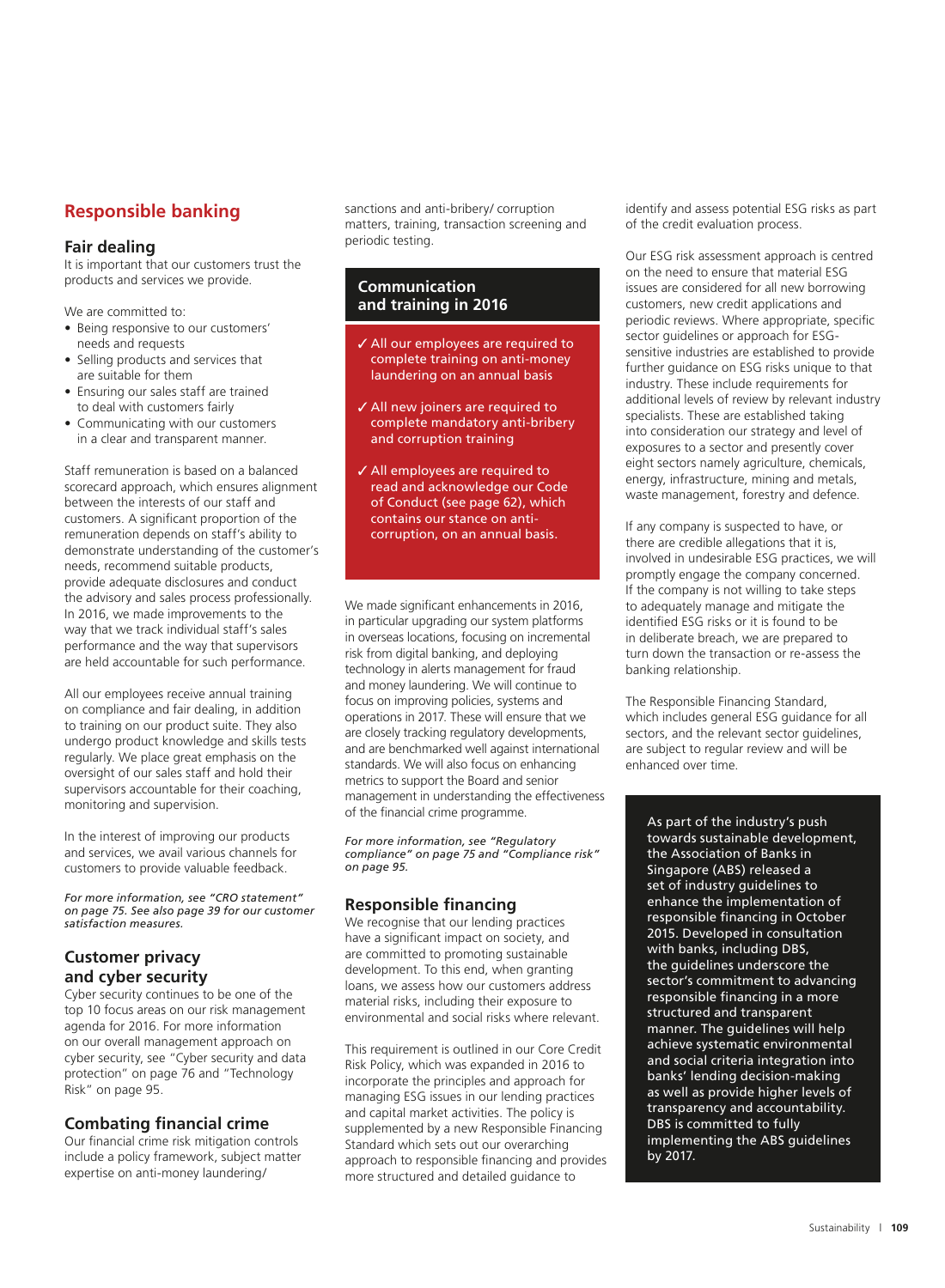#### **Spotlight on the agricultural sector**

In Southeast Asia, severe transboundary haze pollution caused by land and forest fires from agricultural land clearance has adversely impacted the environment, economy and people. As a result, the agricultural sector has come under increased scrutiny.

We will not consciously finance companies in the agricultural sector that we know are deliberately violating local or national regulations or engaged in unlawful activities that involve land clearance by burning; adversely affect high-conservation value forests; involve new planting on peatland; or violate rights of workers or local communities.

We conduct ESG risk assessment on all existing and new borrowing customers in the agricultural sector. We understand that some customers are more advanced than others in adopting good practices to mitigate ESG risks. Where there are identified gaps, we monitor our customers' commitments to addressing them on an ongoing basis. We recognise that responsible financing is a journey and seek to support companies that are able to demonstrate commitment or are taking positive steps to mitigate material environmental and social risks associated with their business activities.

# **Financial inclusion – Being the People's Bank**

In Singapore, living our heritage as the "People's Bank", we continue to bring affordable banking services to the heartlands. We have a large segment of customers that we provide subsidised banking services to. Fees are waived for many, including the young, seniors, national servicemen and people under public assistance schemes. We also waive fees for ex-offenders to help ease their reintegration into society. DBS is also the key bank for migrant workers in Singapore.

#### *Read more about our POSB initiatives on page 46.*

We further seek to leverage technology to improve access to financial services to all of our customers, including those with special needs. We believe in empowering the community to make sound financial decisions to improve their lives, by enhancing their financial literacy.

In 2016, we rolled out India's first mobileonly digibank, which enables us to bring high quality, affordable financial services to the masses, at reduced transaction costs.

# **Responsible corporate citizenship**

# **Managing our environmental footprint**

Our most direct environmental impact stems from the carbon emissions from our office buildings and branches through the consumption of purchased electricity. Hence,

we benchmark ourselves against external environmental certifications to ensure that we incorporate sustainable designs and practices into our offices and branches.

We maintained the Building and Construction Authority Green Mark certification for all our Singapore office buildings, with DBS Asia Central upgrading its certification to Platinum (office outfit category) through improved energy and water consumption efficiencies, sustainable management and operations, and indoor environmental quality. We also maintained the WasteWi\$e certificate – Excellence level for all our Hong Kong office buildings. In Taiwan, we were the first foreign bank to achieve the ISO 50001 certification for energy management and we have continued to uphold this through efficient energy use.

For our branch network in Singapore, DBS was the first bank to achieve the Green Mark certification. Endorsed by the National Environment Agency, the award recognises efforts to achieve a sustainable built environment by incorporating best practices in environmental design and construction, and by the adoption of green building technologies. We have gone beyond the Green Mark criteria with some branches achieving higher lighting efficiency and installing air-conditioning systems with the highest Green Mark ratings, contributing to as much as 50% reduction in carbon emissions. Overall, the bank has received the certification for over 20 branches, with two receiving a Gold Plus Green Mark Award. We target to achieve the Green Mark Certification for at least 20 more branches in 2017.

# **Table 1 Environmental data by region**

|                                                  | 2016                           |                                                                            |                                                                   |                                                   | 2015                                  |                                                                                   |                                                                   |                                                   | 2014<br>(baseline) <sup>6</sup>                                            |
|--------------------------------------------------|--------------------------------|----------------------------------------------------------------------------|-------------------------------------------------------------------|---------------------------------------------------|---------------------------------------|-----------------------------------------------------------------------------------|-------------------------------------------------------------------|---------------------------------------------------|----------------------------------------------------------------------------|
|                                                  | Energy<br>consumption<br>(mWh) | Carbon<br>emissions<br>from<br>purchased<br>electricity<br>$(tCO2e)^{(1)}$ | Carbon<br>emissions<br>from air<br>travel<br>(tCO <sub>2</sub> e) | Weight<br>of paper<br>recycled<br>(tonnes)<br>(3) | <b>Energy</b><br>consumption<br>(mWh) | <b>Carbon</b><br>emissions<br>from<br>purchased<br>electricity<br>$(tCO2e)^{(1)}$ | Carbon<br>emissions<br>from air<br>travel<br>(tCO <sub>2</sub> e) | Weight<br>of paper<br>recycled<br>(tonnes)<br>(3) | Carbon<br>emissions<br>from<br>purchased<br>electricity<br>$(tCO2e)^{(1)}$ |
| <b>Singapore</b>                                 | 45,965                         | 19,912                                                                     | 4,139                                                             | 239                                               | 45,514                                | 19,717                                                                            | 4,469                                                             | 221                                               | 19,509                                                                     |
| <b>Hong Kong</b>                                 | 11,278                         | 8,871                                                                      | 1,100                                                             | 171                                               | 11,911                                | 9,369                                                                             | 1,255                                                             | 195                                               | 9,422                                                                      |
| <b>Rest of</b><br>Greater China <sup>(4)</sup> ، | 13,252                         | 9,550                                                                      | <b>Not</b><br>available <sup>(2)</sup>                            | 40                                                | 15,120                                | 11,384                                                                            | <b>Not</b><br>$a$ vailable $(2)$                                  | 36                                                | 11,247                                                                     |
| South and<br>Southeast Asia <sup>(5)</sup>       | 7,117                          | 6,974                                                                      | <b>Not</b><br>available <sup>(2)</sup>                            | 6                                                 | 6,657                                 | 6,735                                                                             | <b>Not</b><br>$a$ vailable $(2)$                                  | 10                                                | 6,714                                                                      |
| <b>Total</b>                                     | 77,612                         | 45,307                                                                     | 5,239                                                             | 456                                               | 79,202                                | 47,205                                                                            | 5,724                                                             | 462                                               | 46,892                                                                     |

*(1) Based on relevant grid emission factor conversion for each country*

*(2) We plan to track carbon emissions from air travel across the markets with effect from 2017*

*(3) Based on weight of paper at recycling points. Comparative figures have been restated to include recycled confidential waste in Singapore*

*(4) Rest of Greater China includes Mainland China and Taiwan*

*(5) South and Southeast Asia includes India and Indonesia*

*(6) 2014 is the baseline year when we start tracking our carbon emissions*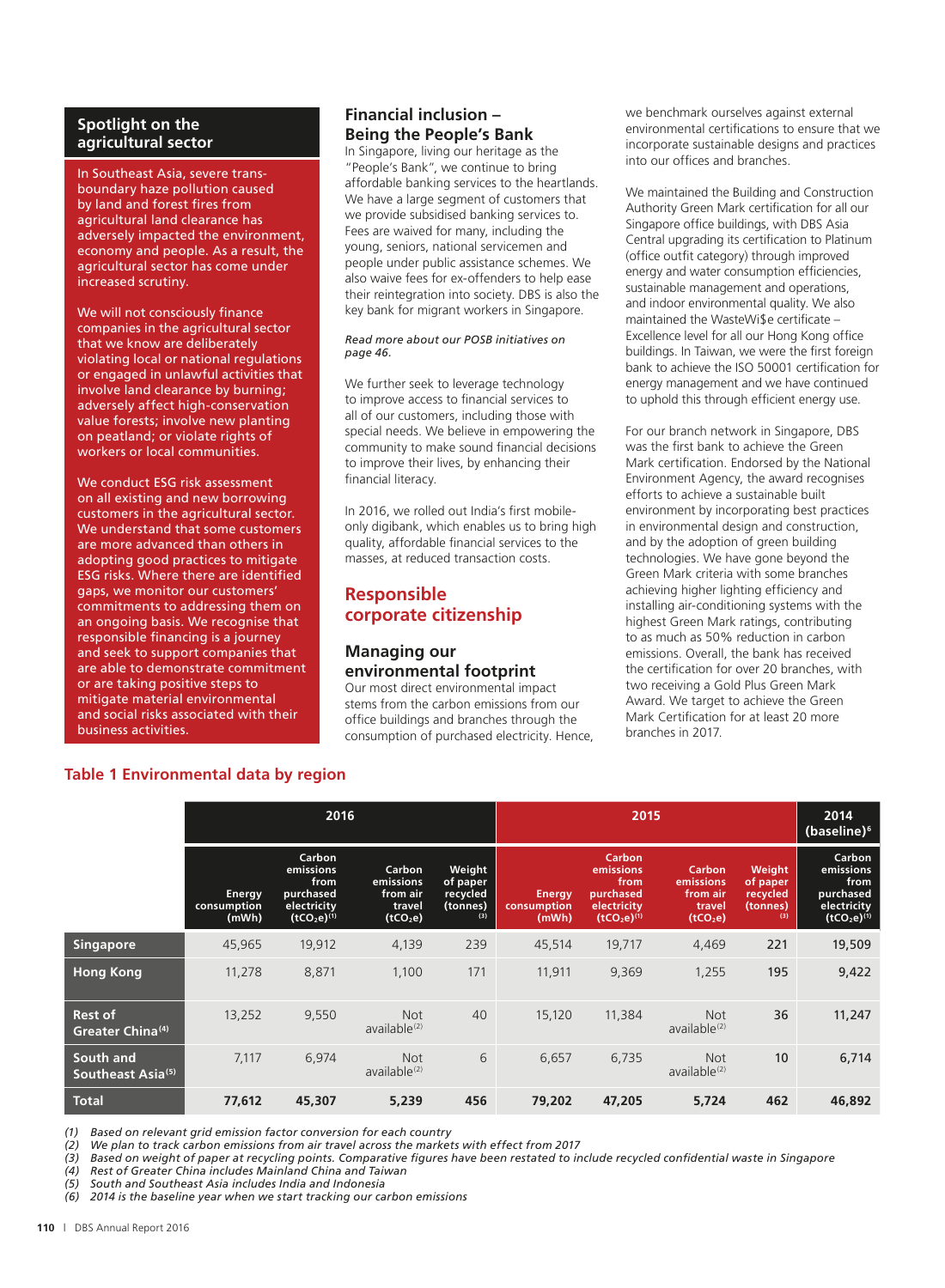Despite an increase in our physical footprint with the new DBS Academy in Singapore and offshore tech hub in Hyderabad, DBS offices and branches across six markets consumed 78,000 mWh of energy in 2016 – reducing carbon emissions by 4% and resulting in estimated cost savings of SGD 1.2 million compared to 2015.

Across Singapore and Hong Kong, we reduced air travel, cutting carbon emissions by 8% from 2015. This reflects our efforts to reduce business travel and encourage alternatives to face-to-face business meetings such as video conferencing and online collaboration tools. Total air mileage fell from 31.9 million in 2015 to 29.2 million in 2016.

On waste management, we collected 456 tonnes of paper waste for recycling from properties across the six markets. This reflects our continual efforts, particularly in Singapore, to reduce paper consumption and encourage responsible waste disposal. Initiatives include placement of eye-catching Pokemon-themed recycling bins at branches and more strategic placement of paper recycling bins across floors at offices.

IT waste management remains a priority as we continue with our digital transformation. As part of our strategic cost management programme, we sold more than 4,000 (2015: 8,000) decommissioned desktops and notebooks to a recycling vendor at the end of their four- or five-year replacement cycle. We continued to recycle corporate mobile phones with vendors who either resell, salvage reusable parts or otherwise dispose of them through a recycling company.

#### **Environmental conservation initiatives at DBS**

- Upgrade to energy-efficient indoor air-conditioning system across the region
- $\checkmark$  Install three-tick water efficiency labelled kitchen tap fittings at each branch, reducing our water consumption by 50%
- Over 90% of indoor lighting is fitted with LED and high frequency fluorescent fixtures, making them 35% more energy-efficient
- $\checkmark$  Support fight against climate change by observing "Earth Hour"
- $\checkmark$  Reduce office copier paper consumption in Singapore from 150,000 to 126,000 reams in 2016 and converting all paper procurement to Green Label certified by end 2016

## **Sustainable sourcing**

We seek to influence our supply chain towards sustainable practices through the DBS Sustainable Sourcing framework. Central to the framework are DBS Sustainable Sourcing Principles (SSP), which outline our expectations of all suppliers, regardless of value or volume of purchase, in four key areas – human rights, health and safety, environment sustainability, business integrity and ethics.

In Singapore, due diligence is done at the new supplier registration stage, as well as at regular intervals as part of our ongoing supplier management process. In 2016, we met the target of 100% SSP sign-up for new suppliers. We plan to roll out similar due diligence processes across the region.

In addition to the SSP, we conduct sustainability risk materiality assessment to identify spend categories with high ESG risks. The assessment takes into account the supplier's manufacturing process, service delivery, business volume and industryspecific guidelines, and is reviewed every two years to ensure relevance. For competitive tenders in high-risk categories, up to 10% of the supplier selection criteria are attributed to sustainability considerations. This reflects our position that, all else being equal, we will always award our business to more sustainable products and services.

DBS will continue to work with our suppliers and stakeholders to fine-tune the DBS Sustainable Sourcing framework and drive improvement in our supply chain.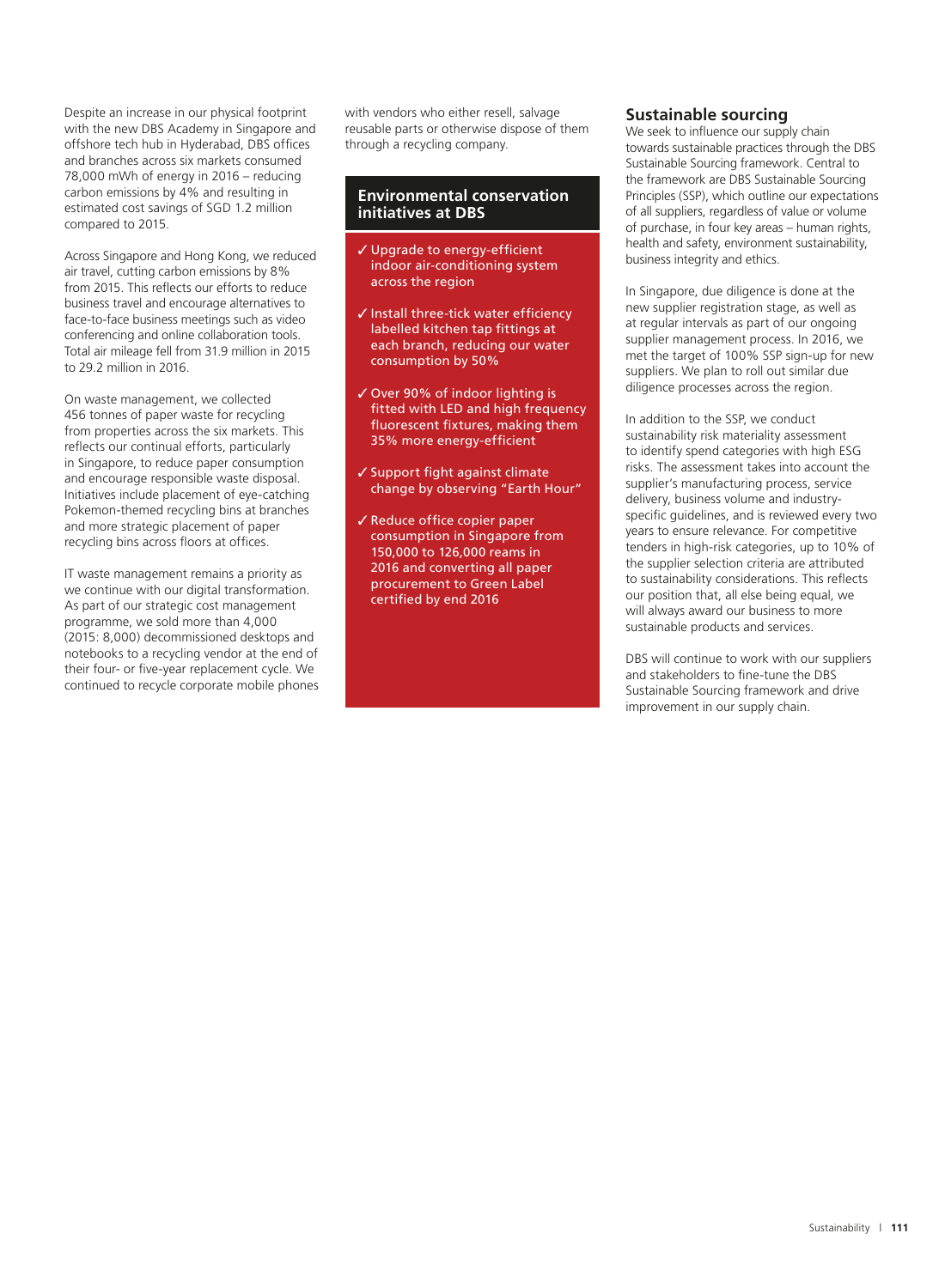# **Creating Social Value**

## **Championing social entrepreneurship**

DBS has a long history of supporting SMEs across Asia, and has been a strong advocate of entrepreneurship and innovation. It is therefore natural for us to leverage these strengths to support social enterprises (SEs) in delivering innovative solutions to build a better and more sustainable future for the region.

DBS Foundation (DBSF) was launched in February 2014 with a SGD 50 million fund to champion social entrepreneurship and make an even greater impact in addressing Asia's evolving social needs.



Social Enterprises are businesses that have a social mission at their core and use sustainable commercial models to achieve their social mission.

To find out more, go to: **https://www.youtube.com/ watch?v=kBhwDjoWEcg**



We are committed to developing SEs across Asia in the following ways.

#### **Promoting the development of the SE sector**

SEs lack recognition and public awareness of their work and the social impact they create. We strive to generate awareness and advocacy for SEs in our key markets through digital outreach and signature events.

The Asia For Good website was created to connect more people to SEs and encourage socially conscious living.

# **2016 highlights**

- More than 2,500 SEs reached through local forums and workshops
- More than 1,000 entries received for DBS-NUS Social Venture Challenge and DBS Foundation Grant Programme
- Over 300 SEs featured on Asia For Good website

## **Nurturing innovative and impactful SEs through funding, mentorship and volunteerism**

Across our six core markets, DBSF identifies innovative and high potential SEs and supports them on their growth journey.

Our SE Grant programme provides much needed capital to support SEs. The grants enable SEs in various stages of growth to test prototypes built around their innovative ideas, improve existing processes, add critical capabilities or scale their existing business.

We also provide capacity building programmes and access to holistic support customised to SEs' needs – such as executive mentoring and skilled staff volunteerism.

# **2016 highlights**

- 63 SEs placed in capacity building programmes
- More than 400 SEs attended SE Summit, boot camps and research briefings
- More than 5,500 hours of skilled volunteerism
- Awarded SGD 1 million (2015: SGD 1 million) in grants to 12 (2015: 16) SEs to encourage them to deploy social innovations in areas such as healthcare, education and environmental sustainability

#### **Embedding SEs into DBS' culture and operations**

We demonstrate commitment to SEs by providing customised banking solutions and engaging them as DBS procurement vendors.

First launched in Singapore in 2008, the SE Banking Package allows SEs to open corporate accounts with no minimum deposit or monthly balance requirements, and offers waivers of transaction fees for banking services such as telegraphic transfers and IDEAL. The package also offers unsecured business loans below the commercial rate.

# **2016 highlights**

• As at 31 December 2016, we had 459 (2015: 398) customers under the SE Banking Package and SGD 1.72 million (2015: SGD 1.74 million) of committed unsecured SE business loans

*For more information, refer to page 19 "Supporting social innovators".*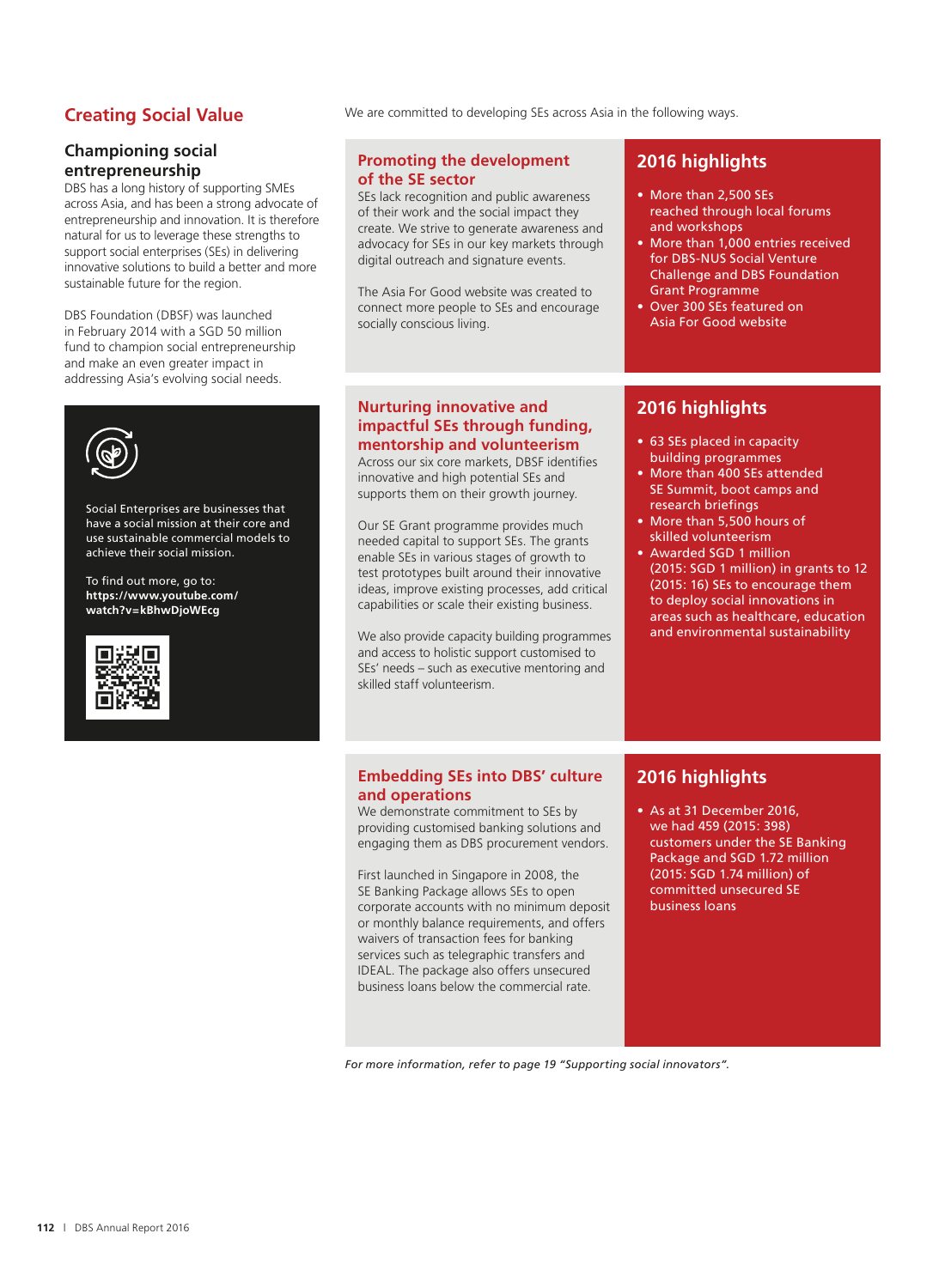## **People of Purpose**

"People of Purpose" is an in-house volunteerism movement to rally employees to use their skills and time for the good of the community. In 2016, employees from Singapore, Hong Kong, China, Taiwan, India and Indonesia volunteered more than 37,000 hours to serve the elderly, children and persons with disabilities as well as to create positive change for the environment.

The programmes we supported include horticulture therapy for the elderly organised by our Hong Kong employees, active ageing and dementia prevention workshops run by Singapore volunteers, outdoor activities conducted by the Taiwan team for persons with disabilities, the packing and delivery of daily necessities to disadvantaged families by staff in China, mangrove planting carried out by DBS India along the coastline of Mumbai, and DBS Indonesia's waste management project contributing to the nation's recycling efforts. Volunteers also offered their skills and knowledge to help SEs in financial and tax matters, digital marketing and business development.

One unique feature of DBS' volunteer activities is that many of these were not centrally organised. Instead, they were designed, owned and executed by the nearly 300 volunteer leaders across the bank.

# **Employer of Choice**

Our ability to attract, retain and develop the best talent is essential for our continued success.

*Refer to page 39 for more information on our employee KPIs.*

## **Hiring and employee engagement**

Our total headcount remains stable, with selective hiring primarily in Singapore and India. In Singapore we hired UX designers, coders, software engineers and data analysts in line with our digital agenda. In India, we recruited for DBS Asia Hub 2, our first offshore tech hub in Hyderabad.

Our workforce mix remains stable. The new hire rate across the age groups is a reflection of voluntary attrition as well as the changing nature of entry level jobs due to digitalisation.

Our engagement and retention rates were better than the industry average. 81% of our employees were engaged based on the 2016 My Voice Survey, an employee engagement survey conducted by Aon Hewitt. We saw an improvement in our voluntary attrition rate from 13% in 2015 to 12% in 2016, primarily driven by an improved employer value proposition and a muted economic outlook. Our efforts to build a great workplace have paid off and we continue to be an employer of choice for employees across gender and age groups.

We won over 50 HR awards in 2016, a testament to our high employee engagement. We were named "Aon Best Employer Asia Pacific" for inspiring strong commitment and superior performance from employees, driving business results through effective people practices, and managing our business in ways that build long-term success and sustainability.

## **Table 2 Total number and rates of new employee hires and voluntary attrition by age group, gender and region(1)**

|                                                         | 2016                          |                         |                                              |                                           | 2015                                    |                                                      |                               |                                |                                              |                                                  |                                                |                                                             |
|---------------------------------------------------------|-------------------------------|-------------------------|----------------------------------------------|-------------------------------------------|-----------------------------------------|------------------------------------------------------|-------------------------------|--------------------------------|----------------------------------------------|--------------------------------------------------|------------------------------------------------|-------------------------------------------------------------|
|                                                         | Head-<br>count <sup>(2)</sup> | Workforce<br><b>Mix</b> | No. of<br><b>New</b><br>Hires <sup>(2)</sup> | <b>New</b><br>Hire<br>Rate <sup>(3)</sup> | No. of<br>Voluntary<br><b>Attrition</b> | Voluntary<br><b>Attrition</b><br>Rate <sup>(4)</sup> | Head-<br>count <sup>(2)</sup> | <b>Workforce</b><br><b>Mix</b> | No. of<br><b>New</b><br>Hires <sup>(2)</sup> | <b>New</b><br><b>Hire</b><br>Rate <sup>(3)</sup> | No. of<br><b>Voluntarv</b><br><b>Attrition</b> | <b>Voluntary</b><br><b>Attrition</b><br>Rate <sup>(4)</sup> |
| By age group                                            |                               |                         |                                              |                                           |                                         |                                                      |                               |                                |                                              |                                                  |                                                |                                                             |
| $\leq$ = 30<br>$>30$ & $<=50$<br>$>50$                  | 5,931<br>14.048<br>2,215      | 27%<br>63%<br>10%       | 2,023<br>1.909<br>91                         | 34%<br>14%<br>4%                          | 1,000<br>1,460<br>87                    | 23%<br>9%<br>4%                                      | 6,350<br>13,641<br>2,026      | 29%<br>62%<br>9%               | 2,967<br>2,009<br>79                         | 47%<br>15%<br>4%                                 | 1,282<br>1,395<br>86                           | 25%<br>10%<br>4%                                            |
| By gender                                               |                               |                         |                                              |                                           |                                         |                                                      |                               |                                |                                              |                                                  |                                                |                                                             |
| Female<br><b>Male</b>                                   | 12.349<br>9,845               | 56%<br>44%              | 1.823<br>2,200                               | 15%<br>22%                                | 1,308<br>1,239                          | 11%<br>13%                                           | 12,424<br>9,593               | 56%<br>44%                     | 2,621<br>2,434                               | 21%<br>25%                                       | 1,444<br>1,319                                 | 12%<br>15%                                                  |
| <b>By region</b>                                        |                               |                         |                                              |                                           |                                         |                                                      |                               |                                |                                              |                                                  |                                                |                                                             |
| <b>Singapore</b><br><b>Hong Kong</b><br><b>Rest of</b>  | 10,381<br>4,350               | 47%<br>20%              | 1.438<br>783                                 | 14%<br>18%                                | 1,000<br>617                            | 10%<br>14%                                           | 10,299<br>4,527               | 47%<br>20%                     | 2.015<br>997                                 | 20%<br>22%                                       | 1.099<br>668                                   | 11%<br>15%                                                  |
| Greater<br>China $(5)$<br>South and<br><b>Southeast</b> | 3,609                         | 16%                     | 738                                          | 20%                                       | 575                                     | 16%                                                  | 3,870                         | 18%                            | 1.202                                        | 31%                                              | 621                                            | 17%                                                         |
| Asia <sup>(6)</sup><br><b>Rest of the</b>               | 3,587                         | 16%                     | 1,027                                        | 29%                                       | 342                                     | 11%                                                  | 3,067                         | 14%                            | 791                                          | 26%                                              | 357                                            | 13%                                                         |
| World <sup>(7)</sup>                                    | 267                           | $1\%$                   | 37                                           | 14%                                       | 13                                      | 5%                                                   | 254                           | $1\%$                          | 50                                           | 20%                                              | 18                                             | 8%                                                          |
| <b>Total</b>                                            | 22,194                        | 100%                    | 4,023                                        | 18%                                       | 2,547                                   | 12%                                                  | 22,017                        | 100%                           | 5,055                                        | 23%                                              | 2.763                                          | 13%                                                         |

*(1) The table excludes involuntary termination as well as contract, temporary and agency staff attrition*

*(2) Headcount and new hires include permanent, contract and temporary staff, and exclude agency staff*

*(3) New hire rate is computed based on number of new hires divided by headcount at the end of the year*

*(4) Voluntary attrition rate is computed based on number of voluntary attrition divided by monthly average headcount for permanent employees only (5) Rest of Greater China includes Mainland China and Taiwan*

*(6) South and Southeast Asia includes India, Indonesia, Malaysia, Vietnam and the Philippines*

*(7) Rest of the World includes South Korea, Japan, Dubai, United States of America and United Kingdom*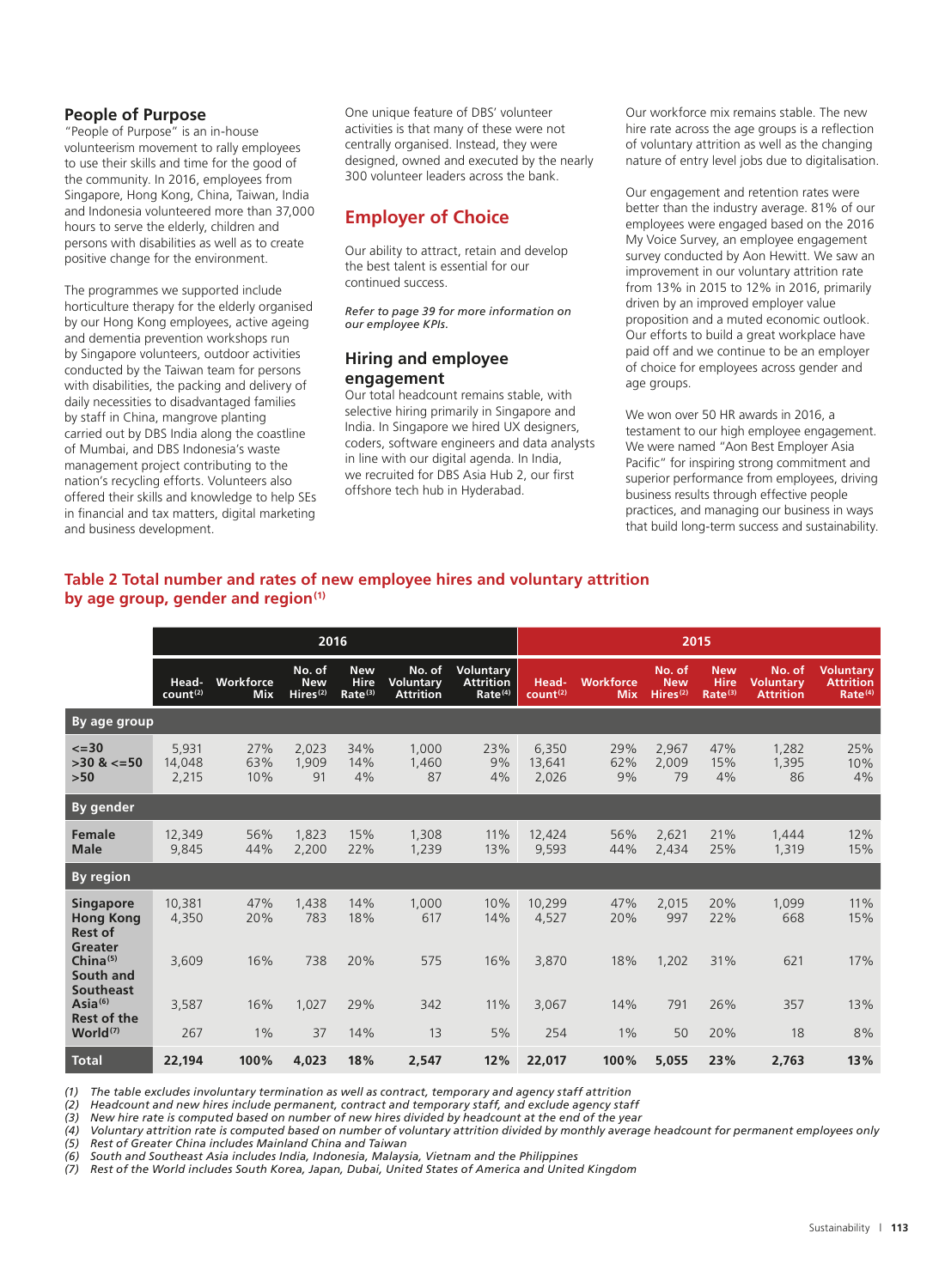## **Learning and talent development**

At DBS, we have an integrated approach to developing talent with equal opportunities for all. Our talent development initiatives are built upon the "triple-E" framework – experience, exposure and education.

| DBS' triple-E framework for talent development |                                                                                                                                                                                                                                                                                                                                                                                     |                                                                                                                                                                                                                                                                                                                                                                |                                                                                                                                                                                                                                                                                                                                                                                                                                                                            |  |  |  |
|------------------------------------------------|-------------------------------------------------------------------------------------------------------------------------------------------------------------------------------------------------------------------------------------------------------------------------------------------------------------------------------------------------------------------------------------|----------------------------------------------------------------------------------------------------------------------------------------------------------------------------------------------------------------------------------------------------------------------------------------------------------------------------------------------------------------|----------------------------------------------------------------------------------------------------------------------------------------------------------------------------------------------------------------------------------------------------------------------------------------------------------------------------------------------------------------------------------------------------------------------------------------------------------------------------|--|--|--|
|                                                | <b>Experience</b>                                                                                                                                                                                                                                                                                                                                                                   | <b>Exposure</b>                                                                                                                                                                                                                                                                                                                                                | <b>Education</b>                                                                                                                                                                                                                                                                                                                                                                                                                                                           |  |  |  |
| <b>Objective</b>                               | To broaden our people's skillsets<br>across business and geographies,<br>and enable them to take on larger<br>roles as they grow with us.                                                                                                                                                                                                                                           | To enable our people to expand<br>their horizons by learning from peers<br>and seniors through networking,<br>mentoring and coaching.                                                                                                                                                                                                                          | To develop a learning organisation,<br>balancing the needs of today with<br>future proofing for tomorrow.                                                                                                                                                                                                                                                                                                                                                                  |  |  |  |
| <b>Initiatives</b>                             | We support internal mobility,<br>job rotations, cross-functional<br>projects and other experiential<br>learning opportunities across DBS.<br>Our internal mobility programme<br>allows employees to move within<br>departments and across businesses<br>or geographies. This empowers<br>them to gain greater lateral<br>exposure or acquire different<br>skillsets and experience. | More than 5,500 employees<br>engaged in innovation programmes<br>and gained exposure to digital<br>culture, agile methodology and<br>other digital working concepts<br>through human-centred design<br>workshops and hackathons.<br>By immersing themselves in the<br>process of learning by doing,<br>they learn best practices and<br>put ideas into action. | The DBS Academy is our in-house<br>centre that provides a progressive,<br>integrated and career-based learning<br>curriculum for staff. The academy<br>offers a well-rounded curriculum,<br>spanning leadership development,<br>functional up-skilling and digital.<br>New courses are introduced<br>each year, such as agile project<br>management and human-centred<br>design. We blend formal training<br>with informal methods, such as<br>communities-based learning. |  |  |  |
| <b>Key</b><br>performance<br><b>indicators</b> | In 2016, 30% of positions were<br>filled via internal transfer.                                                                                                                                                                                                                                                                                                                     | Training days per permanent<br>employee fell from 6.4 to 5.2.<br>While formal training hours fell,<br>there was an increase in our<br>employee engagement through<br>immersion programmes. Employees<br>participated in customer and<br>employee journeys, picking up<br>skills such as human-centred design<br>and agile project management.                  | DBS invested SGD 26 million on<br>staff development in 2016. Our<br>learning centres in Singapore,<br>Indonesia and Taiwan set a new<br>benchmark for innovative learning<br>spaces in the region.                                                                                                                                                                                                                                                                         |  |  |  |

To build our talent pipeline, we have talent development programmes catering to various career aspirations and abilities. They include the management associate programme, the strategic talent assignment and rotation programme to groom high-potential employees in the early stages of their career. Talent at senior management levels have one-on-one interactions with Group Management Committee leaders to learn from them and seek advice on career advancement. Managing directors are invited to attend board meetings to gain exposure and insight into decision-making at top-leadership level.

# Table 3 Average hours of training<sup>(1)</sup> per year per employee by gender, and by employee category<sup>(2)</sup>

|                                                                             | 2016              | 2015              |
|-----------------------------------------------------------------------------|-------------------|-------------------|
| Total days of training (in thousand)                                        | 107               | 129               |
| Average days of training                                                    |                   |                   |
| Per permanent employee                                                      | 5.2               | 6.4               |
| By gender                                                                   |                   |                   |
| Female<br><b>Male</b>                                                       | 5.1<br>5.5        | 6.2<br>6.7        |
| <b>By employee category</b>                                                 |                   |                   |
| <b>SVP to MD</b><br><b>Analyst to VP</b><br><b>Senior Officer and below</b> | 4.0<br>5.6<br>4.4 | 5.2<br>6.8<br>5.9 |

*(1) Excludes informal learning methods such as communities-based learning; and exposure opportunities such as immersion programmes including customer and employee journeys*

*(2) Employee categories refer to Senior Vice President (SVP) to Managing Director (MD), Analyst to Vice President (VP), and Senior Officer and below*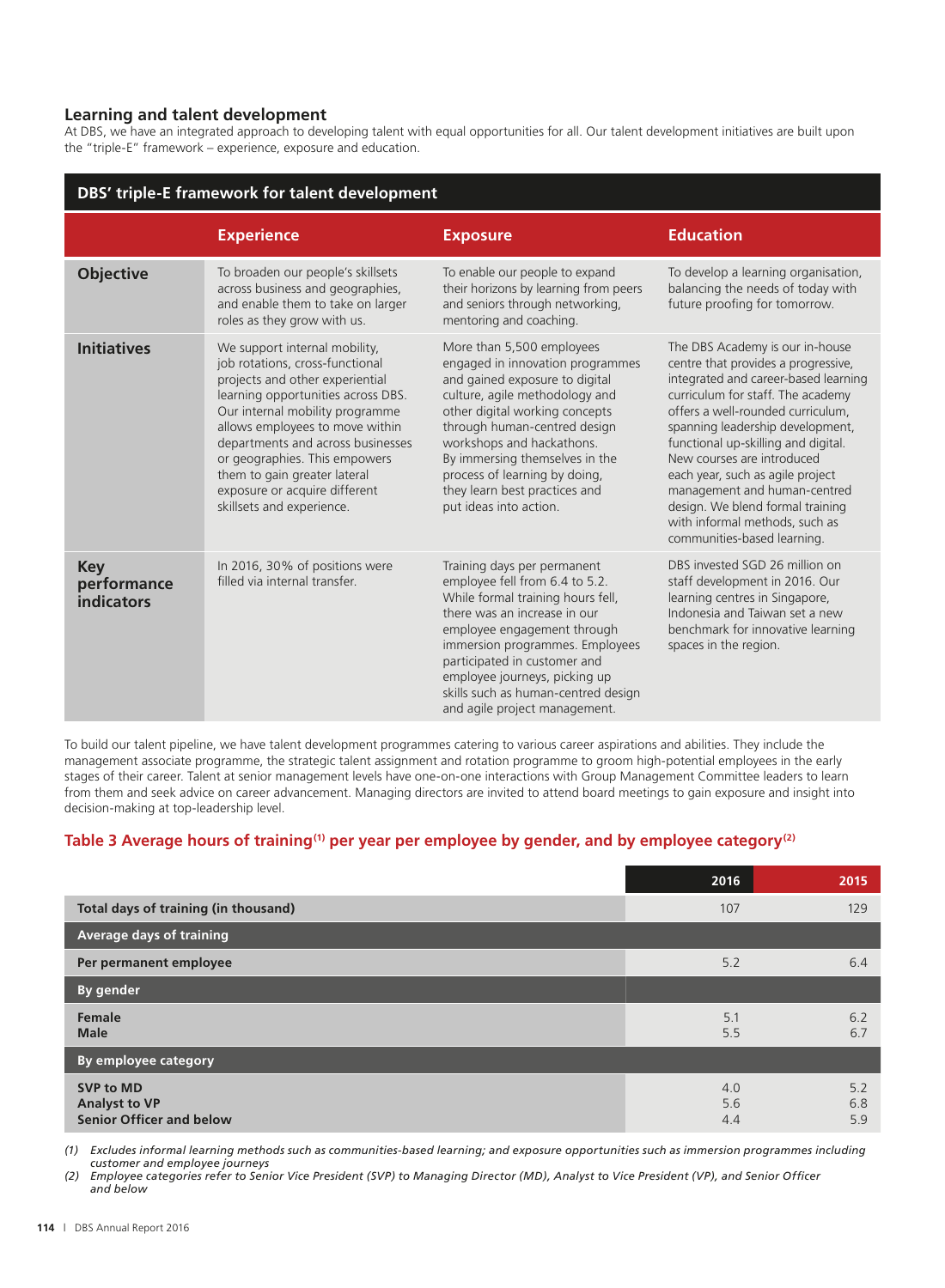# **Diversity and equal opportunity**

We view the diversity of our people as a source of strength. We seek to create an environment that allows all our employees to thrive because the diversity of experiences, knowledge and approaches they bring are necessary to drive performance and innovation. We have an inclusive work environment encompassing gender diversity and a multi-cultural and multi-generational workforce.

We run diversity campaigns to underscore our commitment to an inclusive culture. In 2016, we launched "Celebrating The Woman In Me", a series of events that focused on gender diversity; and TEAM Challenge, a regional initiative to encourage employees to collaborate as multi-generational teams and appreciate the benefits of diversity.

Our workforce mix by age group and gender remains stable. 56% of our workforce and more than one-third of senior management positions (SVP to MD) are held by women. In 2016, we were named among the top 10 companies in Asia for female financial services professionals in eFinancialCareers "Ideal Employer ranking" and "Aon Best Employer for Women" in Hong Kong, Indonesia and Taiwan.

# **Table 4 Breakdown of permanent employees by employee category1 according to gender and age group**

|                                       | 2016                |                  |                                    |                   | 2015                |                         |                                    |                  |
|---------------------------------------|---------------------|------------------|------------------------------------|-------------------|---------------------|-------------------------|------------------------------------|------------------|
|                                       | <b>SVP</b><br>to MD | Analyst<br>to VP | <b>Senior Officer</b><br>and below | <b>Total</b>      | <b>SVP</b><br>to MD | <b>Analyst</b><br>to VP | <b>Senior Officer</b><br>and below | Total            |
| <b>Headcount</b>                      | 1,607               | 15,095           | 5,074                              | $21,776^{(2)}$    | 1,415               | 14,289                  | 5,798                              | $21,502^{(3)}$   |
| <b>Breakdown by gender</b>            |                     |                  |                                    |                   |                     |                         |                                    |                  |
| <b>Female</b><br><b>Male</b>          | 38%<br>62%          | 53%<br>47%       | 71%<br>29%                         | 56%<br>44%        | 37%<br>63%          | 53%<br>47%              | 70%<br>30%                         | 57%<br>43%       |
| Breakdown by age group                |                     |                  |                                    |                   |                     |                         |                                    |                  |
| $\leq$ =30<br>$>30$ & $<=50$<br>$>50$ | 0%<br>74%<br>26%    | 24%<br>68%<br>8% | 43%<br>48%<br>9%                   | 27%<br>63%<br>10% | 0%<br>73%<br>27%    | 24%<br>68%<br>8%        | 47%<br>46%<br>7%                   | 29%<br>62%<br>9% |

*(1) Employee categories refer to Senior Vice President (SVP) to Managing Director (MD), Analyst to Vice President (VP), and Senior Officer and below* 

*(2) Total headcount 22,194 less contract and temporary staff 418 = 21,776 permanent staff*

*(3) Total headcount 22,017 less contract and temporary staff 515 = 21,502 permanent staff*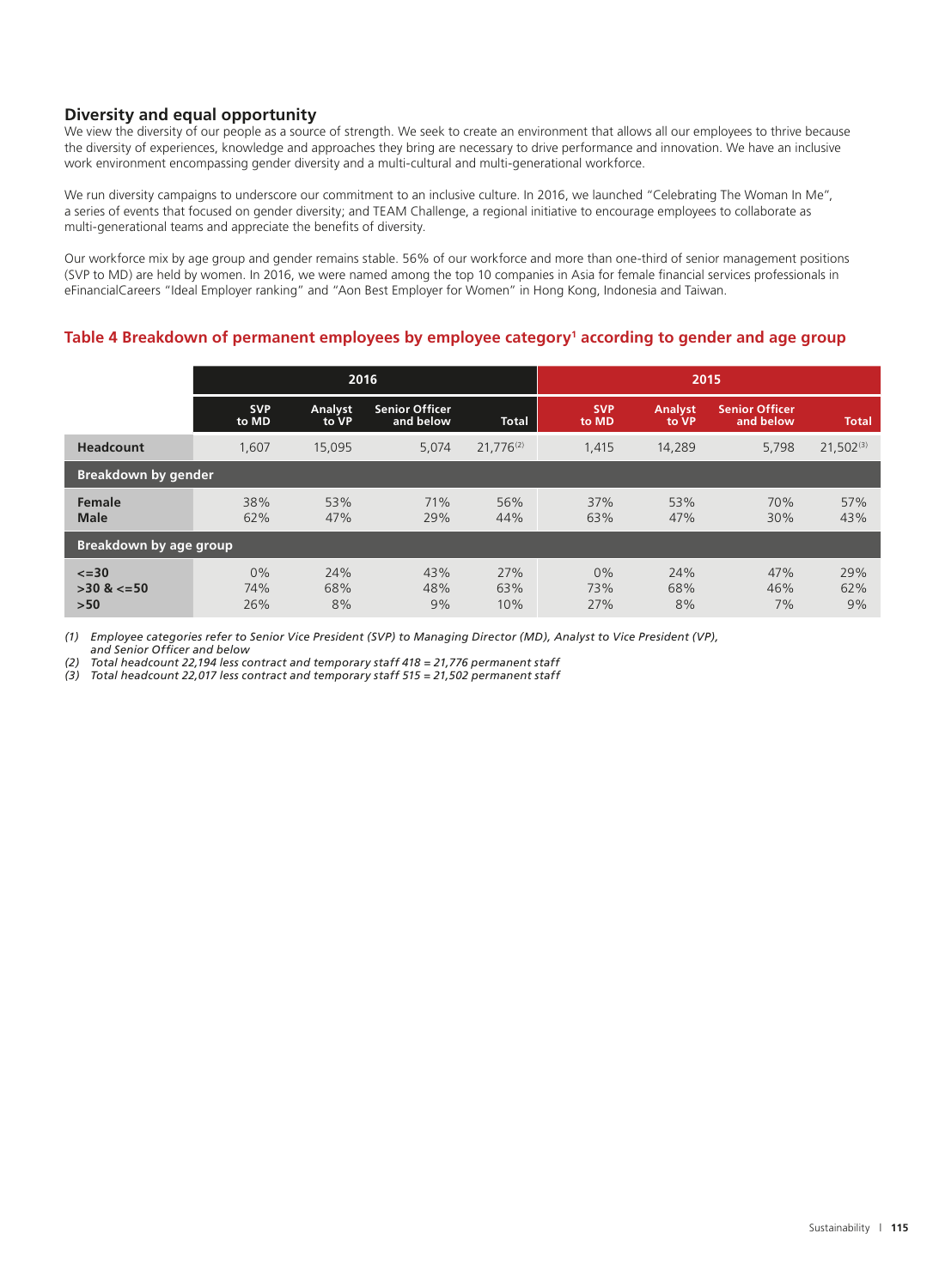# **Global reporting initiative (GRI) index**

| <b>General standard disclosures</b> |                                                                              |                                                                                                                                                                                                                                                                                                                 |
|-------------------------------------|------------------------------------------------------------------------------|-----------------------------------------------------------------------------------------------------------------------------------------------------------------------------------------------------------------------------------------------------------------------------------------------------------------|
| General<br>standard<br>disclosures  | <b>Disclosure requirements</b>                                               | Where have we disclosed this?                                                                                                                                                                                                                                                                                   |
| <b>Strategy and analysis</b>        |                                                                              |                                                                                                                                                                                                                                                                                                                 |
| $G4-1$                              | Statement from the most senior<br>decision-maker                             | Refer to page 8 "Letter from the Chairman and CEO".                                                                                                                                                                                                                                                             |
| <b>Organisational profile</b>       |                                                                              |                                                                                                                                                                                                                                                                                                                 |
| G4-3                                | Name of the organisation                                                     | <b>DBS Group Holdings Ltd</b>                                                                                                                                                                                                                                                                                   |
| G4-4                                | Primary brands, products and services                                        | Refer to page 22 "Business model – How we create value".                                                                                                                                                                                                                                                        |
| $G4-5$                              | Location of headquarters                                                     | 12 Marina Boulevard<br>Marina Bay Financial Centre Tower 3<br>Singapore 018982                                                                                                                                                                                                                                  |
| $G4-6$                              | Countries of operation                                                       | Refer to page 2 "Who we are".                                                                                                                                                                                                                                                                                   |
| G4-7                                | Nature of ownership and legal form                                           | Public limited company listed on the Singapore Exchange.                                                                                                                                                                                                                                                        |
| $G4-8$                              | Markets served                                                               | Refer to page 2 "Who we are".                                                                                                                                                                                                                                                                                   |
| G4-9                                | Scale of the organisation                                                    | Refer to page 2 "Who we are".                                                                                                                                                                                                                                                                                   |
| $G4-10$                             | Employee profile                                                             | Refer to page 119 Table 1 and Table 2.                                                                                                                                                                                                                                                                          |
|                                     |                                                                              | Read more about our employee initiatives on page 113.                                                                                                                                                                                                                                                           |
| G4-11                               | Collective bargaining agreements                                             | Our house union in Singapore, the DBS Staff Union, is an affiliate of the National Trades<br>Union Congress (NTUC). 2,036 (2015: 2,278) of our employees are eligible for collective<br>bargaining under the Memorandum of Understanding between DBS and NTUC. We do<br>not have house unions in other markets. |
| $G4-12$                             | Supply chain                                                                 | Refer to Page 111 "Sustainable sourcing".                                                                                                                                                                                                                                                                       |
| G4-13                               | Significant changes during the<br>reporting period                           | There were no significant changes to our organisational profile during the<br>reporting period.                                                                                                                                                                                                                 |
| $G4-14$                             | Precautionary approach or principle                                          | DBS does not explicitly refer to the precautionary approach or principle in its risk<br>management framework. We seek to contribute to society by generating profits<br>responsibly, which ties in with our corporate value of being purpose-driven.                                                            |
|                                     |                                                                              | Refer to page 108 "Sustainability".                                                                                                                                                                                                                                                                             |
| $G4-15$                             | Externally developed sustainability<br>initiatives subscribed to or endorsed | Refer to inside cover "About this report".                                                                                                                                                                                                                                                                      |
|                                     |                                                                              | We have applied the GRI G4 Sustainability Reporting Guidelines in the preparation of<br>our Annual Report.                                                                                                                                                                                                      |
| $G4-16$                             | Memberships of associations                                                  | Our key memberships include Institute of International Finance and The Association of<br>Banks in Singapore (Vice Chairman Bank).                                                                                                                                                                               |
|                                     | <b>Identified material aspects and boundaries</b>                            |                                                                                                                                                                                                                                                                                                                 |
| G4-17                               | financial statements                                                         | List of entities included in consolidated Refer to "Subsidiaries and consolidated structured entities" on page 143 and<br>"Associates" on page 144.                                                                                                                                                             |
| $G4-18$                             | Process for defining report content                                          | Our Annual Report is prepared in accordance with the International Integrated<br>Reporting <ir>Framework.</ir>                                                                                                                                                                                                  |
|                                     |                                                                              | Under <ir>, our disclosures primarily focus on matters that substantively affect our<br/>ability to create long-term value.</ir>                                                                                                                                                                                |
|                                     |                                                                              | Refer to page 28 for our material matters identification process.                                                                                                                                                                                                                                               |
|                                     |                                                                              | In addition, through internal evaluation and our stakeholder interactions, we have<br>identified additional GRI aspects where our operations may impact the environment or<br>society. These are outlined below (see G4-19).                                                                                    |
|                                     |                                                                              |                                                                                                                                                                                                                                                                                                                 |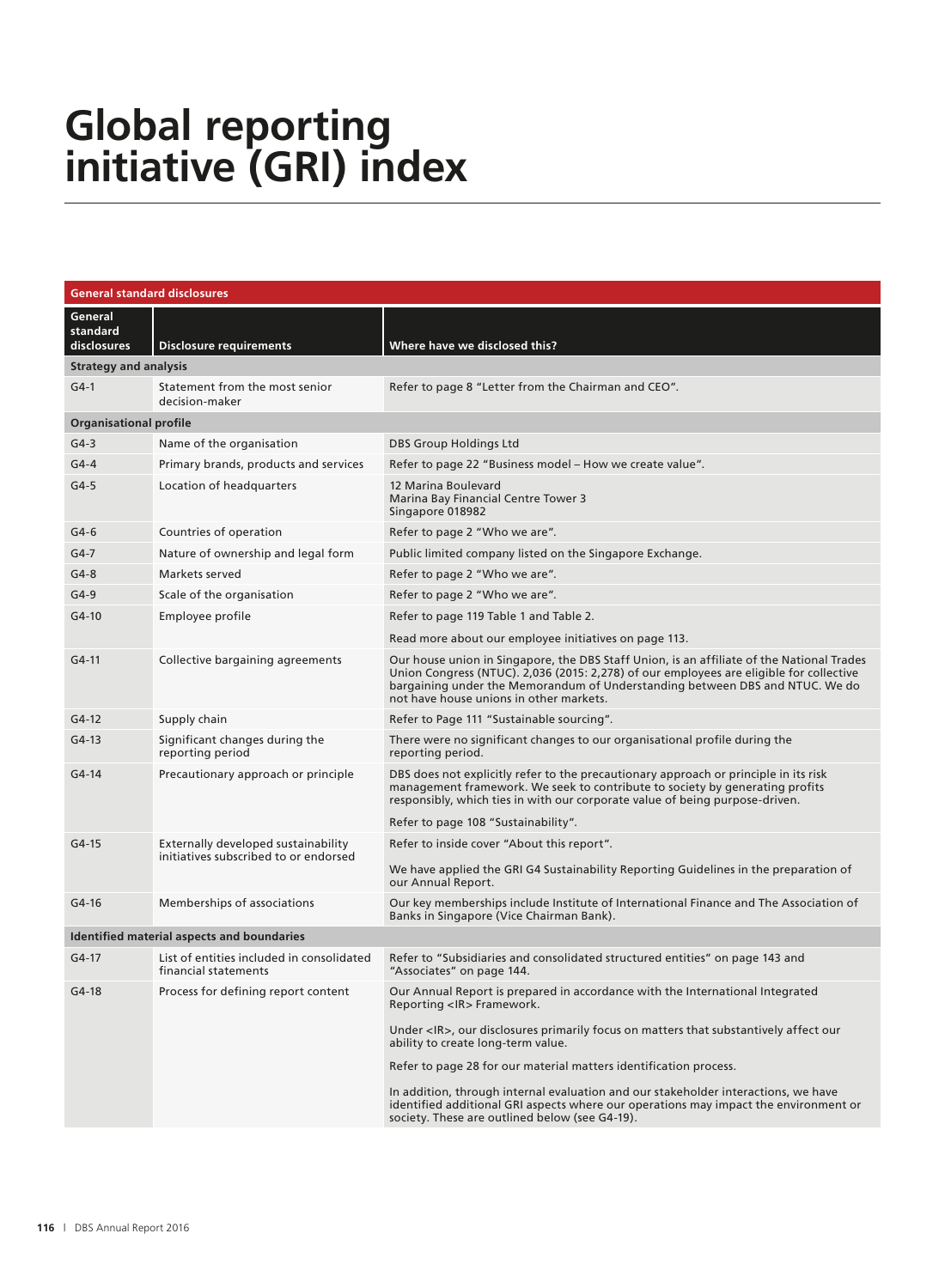| <b>General standard disclosures</b> |                                                                               |                                                                                                                                                                                                                                                                                                                                                                                                                                                                                           |                                                                                                                                                                                                                                                                                                                                                                                                                    |  |  |  |  |
|-------------------------------------|-------------------------------------------------------------------------------|-------------------------------------------------------------------------------------------------------------------------------------------------------------------------------------------------------------------------------------------------------------------------------------------------------------------------------------------------------------------------------------------------------------------------------------------------------------------------------------------|--------------------------------------------------------------------------------------------------------------------------------------------------------------------------------------------------------------------------------------------------------------------------------------------------------------------------------------------------------------------------------------------------------------------|--|--|--|--|
| General<br>standard<br>disclosures  | <b>Disclosure requirements</b>                                                | Where have we disclosed this?                                                                                                                                                                                                                                                                                                                                                                                                                                                             |                                                                                                                                                                                                                                                                                                                                                                                                                    |  |  |  |  |
| G4-19                               | List of GRI aspects applicable<br>to DBS                                      | We impact environmental, social and economic conditions directly through our business<br>conduct and indirectly through our customers, suppliers and other stakeholders.                                                                                                                                                                                                                                                                                                                  |                                                                                                                                                                                                                                                                                                                                                                                                                    |  |  |  |  |
|                                     |                                                                               | In this context, the GRI aspects applicable to DBS are as follows:                                                                                                                                                                                                                                                                                                                                                                                                                        |                                                                                                                                                                                                                                                                                                                                                                                                                    |  |  |  |  |
|                                     |                                                                               | <b>GRI aspect</b>                                                                                                                                                                                                                                                                                                                                                                                                                                                                         | <b>Related matter material for our value</b><br>creation, where applicable*                                                                                                                                                                                                                                                                                                                                        |  |  |  |  |
|                                     |                                                                               | Economic performance<br>Customer privacy<br>Compliance<br>Anti-corruption<br>Product service and labelling<br>Product responsibility<br>Employment<br>Training and education<br>Diversity and equal opportunity<br>Local communities<br>Emissions<br><b>Effluents and waste</b><br>Supplier environmental assessment<br>Supplier assessment for labour practices<br>Supplier human rights assessment<br>Supplier assessment for impact on society<br>*Refer to page 28 "Material Matters" | Challenging macro-economic environment<br>Cyber security<br>Evolving regulatory landscape<br>Combating financial crime<br>Fair dealing<br>Responsible financing<br>Talent management and retention<br>Talent management and retention<br>Talent management and retention<br><b>Financial inclusion</b><br>Climate change<br>Climate change<br>Climate change<br>Not applicable<br>Not applicable<br>Not applicable |  |  |  |  |
| $G4-20$                             | Aspect boundary for each GRI aspect                                           | All GRI aspects identified are applicable to all subsidiaries and branches within the                                                                                                                                                                                                                                                                                                                                                                                                     |                                                                                                                                                                                                                                                                                                                                                                                                                    |  |  |  |  |
| $G4 - 21$                           | within DBS<br>Aspect boundary for each GRI aspect                             | DBS Group.<br>We consider all GRI aspects applicable to DBS to be relevant to all stakeholder groups<br>identified on page 30 "What our stakeholders are telling us".                                                                                                                                                                                                                                                                                                                     |                                                                                                                                                                                                                                                                                                                                                                                                                    |  |  |  |  |
| $G4-22$                             | outside DBS<br>Effect of any restatements<br>of information                   | Restatements of information, where applicable, are noted within the relevant data sets.                                                                                                                                                                                                                                                                                                                                                                                                   |                                                                                                                                                                                                                                                                                                                                                                                                                    |  |  |  |  |
| $G4-23$                             | Significant changes in scope<br>and aspect boundaries                         | There are significant changes in scope and aspect boundaries.                                                                                                                                                                                                                                                                                                                                                                                                                             |                                                                                                                                                                                                                                                                                                                                                                                                                    |  |  |  |  |
| Stakeholder engagement              |                                                                               |                                                                                                                                                                                                                                                                                                                                                                                                                                                                                           |                                                                                                                                                                                                                                                                                                                                                                                                                    |  |  |  |  |
| $G4-24$                             | List of stakeholder groups engaged                                            |                                                                                                                                                                                                                                                                                                                                                                                                                                                                                           |                                                                                                                                                                                                                                                                                                                                                                                                                    |  |  |  |  |
| $G4-25$                             | Basis for identification and selection<br>of stakeholders with whom to engage | Refer to page 30 "What our stakeholders are telling us".                                                                                                                                                                                                                                                                                                                                                                                                                                  |                                                                                                                                                                                                                                                                                                                                                                                                                    |  |  |  |  |
| G4-26                               | Approach to stakeholder engagement                                            |                                                                                                                                                                                                                                                                                                                                                                                                                                                                                           |                                                                                                                                                                                                                                                                                                                                                                                                                    |  |  |  |  |
| $G4-27$                             | Key topics and concerns raised by<br>stakeholders                             |                                                                                                                                                                                                                                                                                                                                                                                                                                                                                           |                                                                                                                                                                                                                                                                                                                                                                                                                    |  |  |  |  |
| <b>Report profile</b>               |                                                                               |                                                                                                                                                                                                                                                                                                                                                                                                                                                                                           |                                                                                                                                                                                                                                                                                                                                                                                                                    |  |  |  |  |
| $G4-28$                             | Reporting period                                                              | This report covers the period 1 January to 31 December 2016.                                                                                                                                                                                                                                                                                                                                                                                                                              |                                                                                                                                                                                                                                                                                                                                                                                                                    |  |  |  |  |
| $G4-29$                             | Date of most recent previous report                                           | 31 December 2015                                                                                                                                                                                                                                                                                                                                                                                                                                                                          |                                                                                                                                                                                                                                                                                                                                                                                                                    |  |  |  |  |
| $G4-30$                             | Reporting cycle                                                               | Annual                                                                                                                                                                                                                                                                                                                                                                                                                                                                                    |                                                                                                                                                                                                                                                                                                                                                                                                                    |  |  |  |  |
| $G4-31$                             | Contact point for the report                                                  | For any questions regarding this report or its contents, please contact Investor<br>Relations at investor@dbs.com.                                                                                                                                                                                                                                                                                                                                                                        |                                                                                                                                                                                                                                                                                                                                                                                                                    |  |  |  |  |
| $G4-32$                             | "In accordance" option and GRI Index                                          | DBS has chosen the "in accordance - core" option to focus on the matters most<br>material to our stakeholders.                                                                                                                                                                                                                                                                                                                                                                            |                                                                                                                                                                                                                                                                                                                                                                                                                    |  |  |  |  |
|                                     |                                                                               | This Appendix is the GRI Content Index.                                                                                                                                                                                                                                                                                                                                                                                                                                                   |                                                                                                                                                                                                                                                                                                                                                                                                                    |  |  |  |  |
| $G4-33$                             | External assurance for the report                                             | This report has not been externally assured. DBS will consider external assurance<br>in the future.                                                                                                                                                                                                                                                                                                                                                                                       |                                                                                                                                                                                                                                                                                                                                                                                                                    |  |  |  |  |
| Governance                          |                                                                               |                                                                                                                                                                                                                                                                                                                                                                                                                                                                                           |                                                                                                                                                                                                                                                                                                                                                                                                                    |  |  |  |  |
| G4-34                               | Governance structure                                                          | Refer to page 48 "Corporate governance".                                                                                                                                                                                                                                                                                                                                                                                                                                                  |                                                                                                                                                                                                                                                                                                                                                                                                                    |  |  |  |  |
| <b>Ethics and integrity</b>         |                                                                               |                                                                                                                                                                                                                                                                                                                                                                                                                                                                                           |                                                                                                                                                                                                                                                                                                                                                                                                                    |  |  |  |  |
| $G4-35$                             | Description of values, principles,<br>standards and norms of behaviour        | Refer to page 61 "Culture".                                                                                                                                                                                                                                                                                                                                                                                                                                                               |                                                                                                                                                                                                                                                                                                                                                                                                                    |  |  |  |  |
|                                     |                                                                               | See also "values-led culture" on page 23.                                                                                                                                                                                                                                                                                                                                                                                                                                                 |                                                                                                                                                                                                                                                                                                                                                                                                                    |  |  |  |  |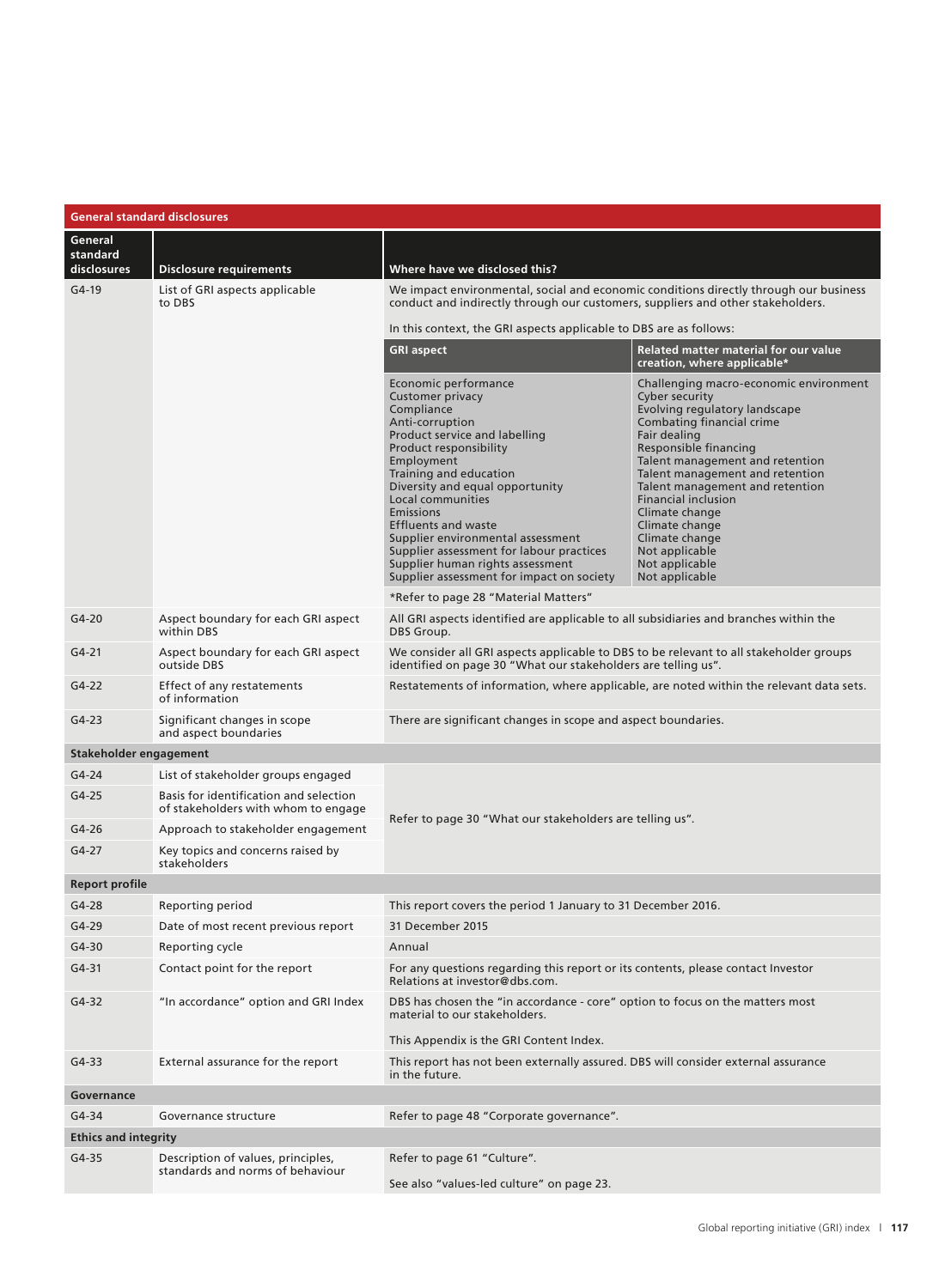| <b>Specific standard disclosures</b> |                                                                                                                                                                                         |                                                                                                                                                                                |
|--------------------------------------|-----------------------------------------------------------------------------------------------------------------------------------------------------------------------------------------|--------------------------------------------------------------------------------------------------------------------------------------------------------------------------------|
| <b>DMA</b> and<br><b>indicators</b>  | <b>Standard disclosure title</b>                                                                                                                                                        | Where have we disclosed this?                                                                                                                                                  |
| <b>Category: Economic</b>            |                                                                                                                                                                                         |                                                                                                                                                                                |
|                                      | <b>GRI aspect: Economic performance</b>                                                                                                                                                 |                                                                                                                                                                                |
| G4-DMA                               | Generic disclosures on management approach                                                                                                                                              | Refer to page 32 "CFO Statement".                                                                                                                                              |
|                                      |                                                                                                                                                                                         | See also page 108 "Sustainability" on our community<br>investment strategy.                                                                                                    |
| $G4-EC1$                             | Direct economic value generated and distributed                                                                                                                                         | Refer to "Consolidated income statement" on page 121. Further<br>breakdown of income and expenses by geography can be found in<br>"Geographical segment reporting"on page 176. |
|                                      |                                                                                                                                                                                         | See also "How we distribute value created" on page 27.                                                                                                                         |
| <b>Category: Environmental</b>       |                                                                                                                                                                                         |                                                                                                                                                                                |
| <b>GRI aspect: Emissions</b>         |                                                                                                                                                                                         |                                                                                                                                                                                |
| G4-DMA                               | Generic disclosures on management approach                                                                                                                                              | Refer to page 110 "Managing our environmental footprint".                                                                                                                      |
| G4-EN16                              | Energy indirect greenhouse gas (GHG) emissions (Scope 2)                                                                                                                                | Our Scope 2 GHG emissions relate to carbon emissions from<br>purchased electricity. Refer to page 110 "Managing our environmental<br>footprint" Table 1.                       |
|                                      | <b>GRI aspect: Effluents and waste</b>                                                                                                                                                  |                                                                                                                                                                                |
| G4-DMA                               | Generic disclosures on management approach                                                                                                                                              |                                                                                                                                                                                |
| G4-EN23                              | Total weight of waste by type and disposal method                                                                                                                                       | Refer to page 110 "Managing our environmental footprint" Table 1.                                                                                                              |
|                                      | <b>GRI aspect: Supplier environmental assessment</b>                                                                                                                                    |                                                                                                                                                                                |
| G4-DMA                               | Generic disclosures on management approach                                                                                                                                              |                                                                                                                                                                                |
| G4-EN32                              | Percentage of new suppliers that were screened using                                                                                                                                    | Refer to page 111 "Sustainable sourcing".                                                                                                                                      |
|                                      | environmental criteria                                                                                                                                                                  |                                                                                                                                                                                |
| <b>Category: Social</b>              |                                                                                                                                                                                         |                                                                                                                                                                                |
|                                      | Sub-category: Labour practices and decent work                                                                                                                                          |                                                                                                                                                                                |
| <b>GRI aspect: Employment</b>        |                                                                                                                                                                                         |                                                                                                                                                                                |
| G4-DMA                               | Generic disclosures on management approach                                                                                                                                              | Refer to page 113 "Employer of Choice".                                                                                                                                        |
| $G4-LA1$                             | Total number and rates of new employee hires and<br>employee turnover by age group, gender and region                                                                                   | Refer to page 113 "Employer of Choice" Table 2.                                                                                                                                |
|                                      | <b>GRI aspect: Training and education</b>                                                                                                                                               |                                                                                                                                                                                |
| G4-DMA                               | Generic disclosures on management approach                                                                                                                                              | Refer to page 113 "Employer of Choice".                                                                                                                                        |
| $G4-LA9$                             | Average hours of training per year per employee by<br>gender, and by employee category                                                                                                  | Refer to page 114 "Employer of Choice" Table 3.                                                                                                                                |
| $G4-LA11$                            | Percentage of employees receiving regular performance<br>and career development reviews, by gender and by<br>employee category                                                          | All our permanent employees received regular performance and<br>career development reviews in 2015 and 2016.                                                                   |
|                                      | <b>GRI aspect: Diversity and equal opportunity</b>                                                                                                                                      |                                                                                                                                                                                |
| G4-DMA                               | Generic disclosures on management approach                                                                                                                                              | Refer to page 49 "Board composition" and page 115 "Diversity and<br>equal opportunity".                                                                                        |
| $G4-LA12$                            | Composition of governance bodies and breakdown of<br>employees per employee category according to gender,<br>age group, minority group membership, and other<br>indicators of diversity | Refer to page 48 "Key features of our Board"<br>See also page 115 "Employer of Choice" Table 4.                                                                                |
|                                      | <b>GRI aspect: Supplier assessment for labour practices</b>                                                                                                                             |                                                                                                                                                                                |
| G4-DMA                               | Generic disclosures on management approach                                                                                                                                              |                                                                                                                                                                                |
| G4-LA14                              | Percentage of new suppliers that were screened using<br>human rights criteria                                                                                                           | Refer to page 111 "Sustainable sourcing".                                                                                                                                      |
| Sub-category: Human rights           |                                                                                                                                                                                         |                                                                                                                                                                                |
|                                      | <b>GRI aspect: Supplier human rights assessment</b>                                                                                                                                     |                                                                                                                                                                                |
| G4-DMA                               | Generic disclosures on management approach                                                                                                                                              |                                                                                                                                                                                |
| G4-HR10                              | Percentage of new suppliers that were screened using<br>human rights criteria                                                                                                           | Refer to page 111 "Sustainable sourcing".                                                                                                                                      |